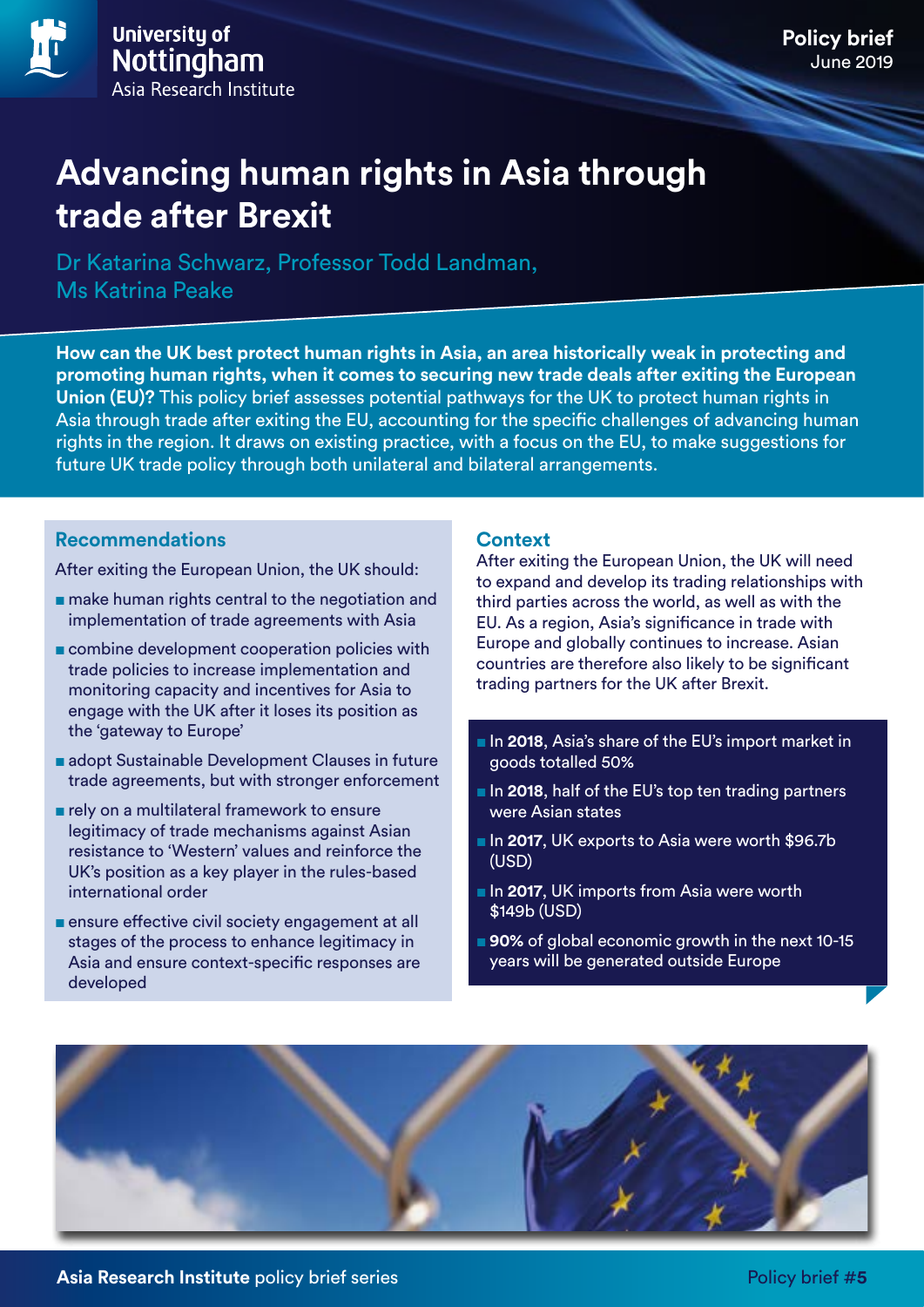



#### **Overcoming key challenges Reduced bargaining power**

The ability of the UK to influence human rights through trade is proportional to the size of its trade market. This means that the UK acting alone is likely to have less influence over third countries than the EU acting collectively, and will vary depending on the nature of the third country's interest in the UK market. In Asia, the UK's influence in trade is concentrated in niche, specialist areas of the marketplace rather than spread across Asian markets in high volumes. **To offset reduced bargaining power, the UK should therefore concentrate on strengthening its position in strategic areas – focusing on quality rather than quantity.**

#### **Loss of position as a regional facilitator**

One of the strengths of the UK in trade with Asia was its perceived role as a 'gateway to Europe' for Asian business. The loss of this position after the UK exits the EU will harm its position as a diplomatic and economic 'hub' for Asia in Europe. **This can be offset by reinforcing the UK's position as a key arbiter of the rules-based international order, and a strategic actor in other multi-national organisations.** 

**Asian resistance to external human rights** As a region, Asia has been historically weak in its protection of human rights, and widespread abuses have been identified in the supply chains of goods exported from Asian states. The UK's commitment to human rights could be undermined if it built extensive trade relationships with these

countries without taking adequate measures to ensure the advancement of human rights within their borders. However, Asian countries have also historically opposed the imposition of human rights frameworks by third countries, particularly Western states. **Integrating multilateral organisations into monitoring and enforcement mechanisms, developing context-responsive bilateral agreements in particularly complex contexts, and working closely with local actors throughout the process could reduce this challenge.** 

#### **Methodology**

The research explored the existing frameworks for advancing human rights through international trade mechanisms, with a focus on existing practice in the European Union, supplemented by examination of other states' policies. Drawing on their own previous research and the wider literature, the authors combined qualitative analysis of existing state policy with quantitative analysis of the international human rights commitments of Asian countries, compared against the rest of the world and global averages.

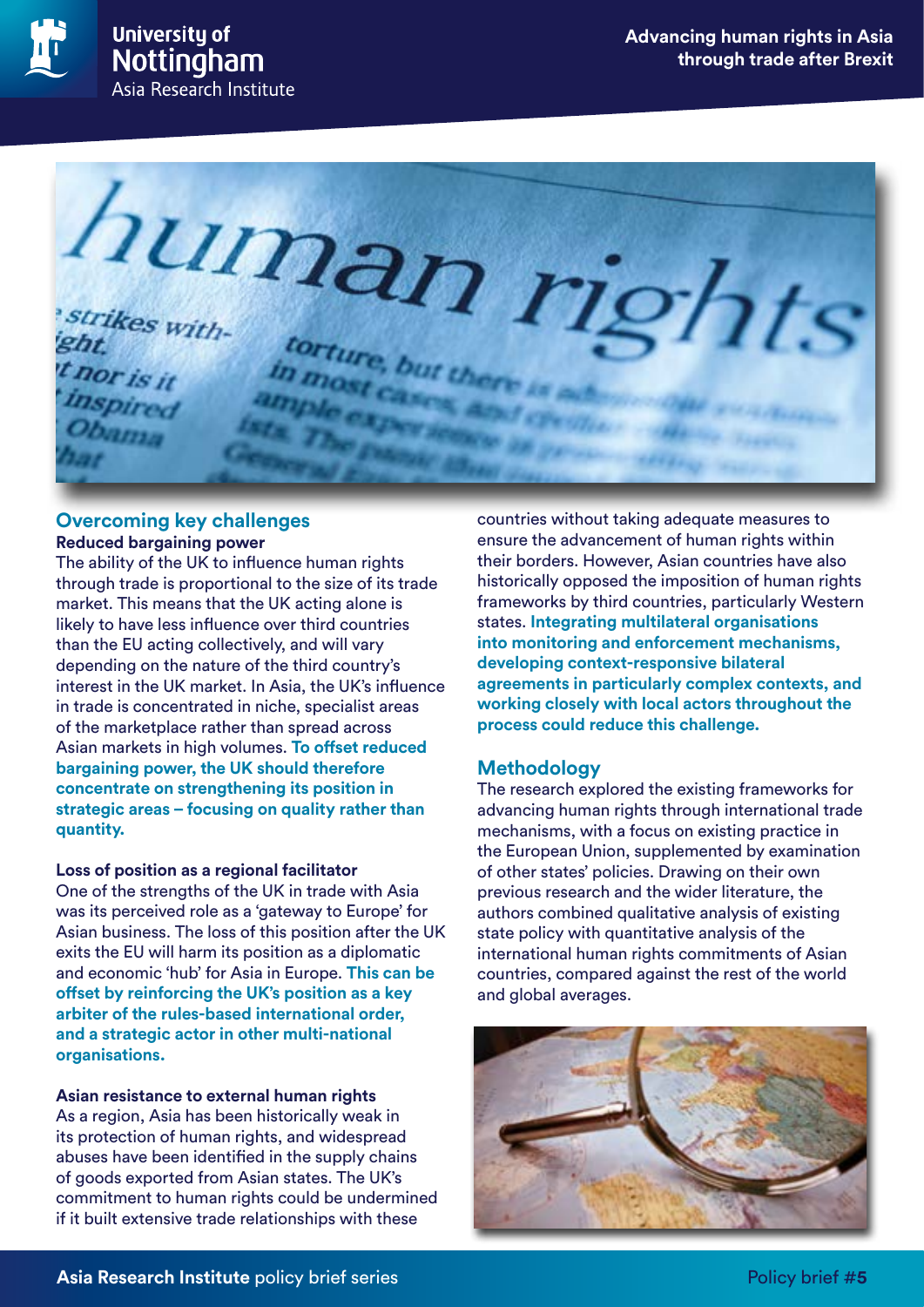

## **Strategies for advancing human rights through UK trade policy after Brexit**

Human rights have increasingly been incorporated into international trade negotiations and agreements in recent years, including in the practice of the EU. This provides a solid evidence base for the development of the UK's approach to advancing human rights through trade after Brexit. The UK can learn from existing practice, without being limited by it. This gives the UK the opportunity to forge a new approach to the issue, and to be a world leader in trade-related promotion of human rights.

In the context of the development of both a Generalised Scheme of Preferences for the UK (UKGSP) and UK-Asia bilateral trade agreements (UK-ABTA), the following frameworks should be considered central to UK independent trade policy that meaningfully advances human rights in Asia.



| Suggested new frameworks for the protection of human rights in UK trade policy |                                                                                                                                                                                                                                                                                                                 |  |
|--------------------------------------------------------------------------------|-----------------------------------------------------------------------------------------------------------------------------------------------------------------------------------------------------------------------------------------------------------------------------------------------------------------|--|
| <b>Priority areas</b>                                                          | UK-ABTA                                                                                                                                                                                                                                                                                                         |  |
| <b>Sustainable development</b><br>chapters (SDCs)                              | Create new sections in free trade agreements to include specific<br>human rights and sustainable development goals. Standards should<br>be drawn from international instruments and commitments to avoid<br>perceptions that these are just 'western' values.                                                   |  |
|                                                                                | <b>UKGSP and UK-ABTA</b>                                                                                                                                                                                                                                                                                        |  |
| <b>Positive conditionality</b>                                                 | Make ratification of core international human and labour rights<br>conventions a prerequisite for entry into trade agreements and<br>schemes. International instruments that enable international<br>monitoring and oversight of rights should be prioritised in Asia to fill<br>existing gaps in this context. |  |

| Suggested implementation, monitoring and enforcement for human rights in UK trade policy |  |
|------------------------------------------------------------------------------------------|--|
|------------------------------------------------------------------------------------------|--|

| <b>Priority areas</b>      | <b>UK-ABTA</b>                                                                                                                                                                                                                                                                                                                                                                 |
|----------------------------|--------------------------------------------------------------------------------------------------------------------------------------------------------------------------------------------------------------------------------------------------------------------------------------------------------------------------------------------------------------------------------|
| <b>Soft enforcement</b>    | Create monitoring bodies that produce recommendations for<br>states where violations don't meet the conditions for withdrawal<br>(negative conditionality). This should be coupled with engagement<br>mechanisms and constructive dialogue to avoid harsh sanctions or<br>antagonism.                                                                                          |
|                            | <b>UKGSP and UK-ABTA</b>                                                                                                                                                                                                                                                                                                                                                       |
| <b>Enhanced engagement</b> | Develop forums for constructive dialogue between UK and Asian<br>stakeholders on labour and human rights. This will help engage civil<br>society and local organisations, ensuring measures are relevant and<br>responsive to the specific context, rather than top-down external<br>systems. Such mechanisms also support local capacity building for<br>human rights actors. |